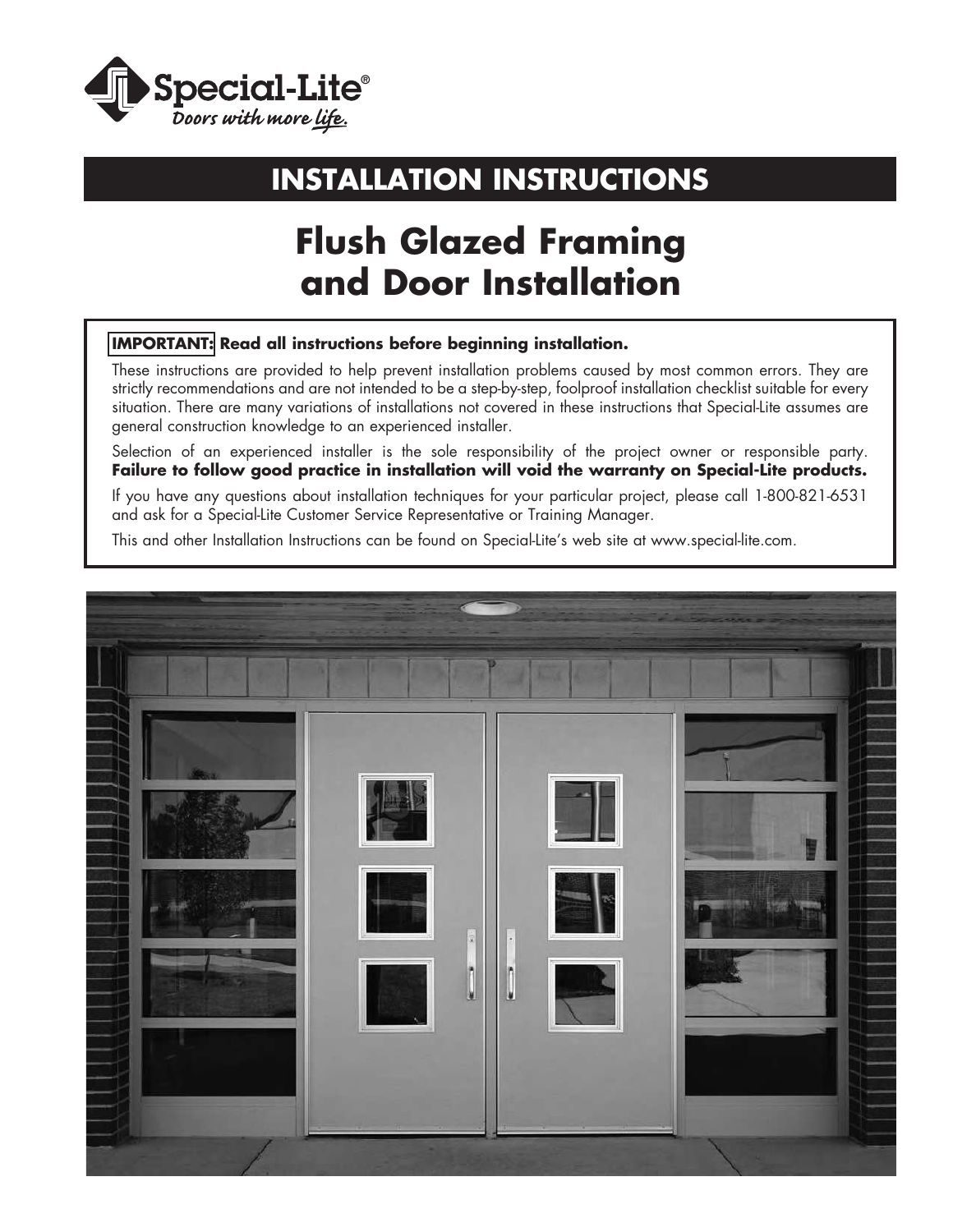## **CHECK NEW FRAME COMPONENTS**

- **1.** It is important to mark all parts and pieces that are removed from the framing when unpacking. Snap stops are shrink wrapped to their proper locations and should be marked to make sure they are reinstalled in the same position.
- **2.** Check work orders or prints for proper inside or outside glazing. Verify that all frame components are oriented in the same direction.

### **NOTE:**

*The Special-Lite standard is to glaze from the exterior side of frame.*

**3.** Measure the new frame and door(s) to make sure everything is sized and located correctly. This is especially important in retrofit situations *before* demolition of an old opening.

### **NOTE:**

*All door frame material comes standard with 1/8*" *tube wall thickness.*

## **MARK FASTENER HOLE LOCATIONS**

### **NOTE:**

*For SL-450 framing (1/4*" *glazing) or .125 intermediate door frames follow steps 4-8.*

*For SL-450T or SL-600T framing, use pre-punched holes for mounting. Skip to "Assemble and Caulk the Frame" section.*



**FIGURE A**

**FIGURE B**

- **4.** Frame mounting fasteners in door jamb should be located beneath door stops. First mark the position of the door stop on the door jamb and remove the door stop. Door stops are reapplied after frame installation is complete.
- **5.** Position each tube in the opening. First mark mounting hole locations approximately 4" from both ends of vertical tubes. Then mark additional mounting locations on the frame. Mounting holes should be spaced no more than 24" apart.



Mark location of factory-installed pieces before removing them

- **7.** Drill a through-hole 1/16"
	- to 1/8" larger than the screw diameter of the mounting screw at all mounting hole locations marked on frame. Mounting screws must be 1/4" or larger.
	- **8.** Drill clearance holes large enough for fastener heads and driver to pass through to frame interior at all mounting hole locations.

## **IMPORTANT:**

Do not drill through the door stop. Remove the door stop before drilling clearance and mounting holes. Reapply door stop after installation is complete.

### **IMPORTANT:**

When attaching sills to floor, countersink flathead mounting holes in glass channel to allow fastener head to sit



Minimum of 2 fasteners in each header - maximum 24" apart

**FIGURE C**

Header



**FIGURE E**

flush with glass channel. This allows the water diverter to sit properly in place and not interfere with glass installation.

## **ASSEMBLE AND CAULK THE FRAME**

## **IMPORTANT:**

During assembly, frame components must be carefully caulked at all joints. Sub-assemblies assembled at the factory have been caulked.

### **NOTE:**

*Be sure to use caulk of same color as framing. Do not use clear caulk.*

**9.** You will need to install loose frame pieces to subassemblies assembled at the factory. Shear blocks, if used, are installed at the factory. Screw spline mounting holes, if used, are drilled at the factory. Follow the instructions for shear block or screw spline joints as appropriate for the installation.

**6.** Mark mounting hole locations in header.

### **IMPORTANT:**

A minimum of (2) mounting fasteners are required per header, with additional fasteners spaced no more than 24" apart. Be sure to place a header mounting fastener as close as possible to both sides of each vertical frame member.

**DRILL MOUNTING HOLES**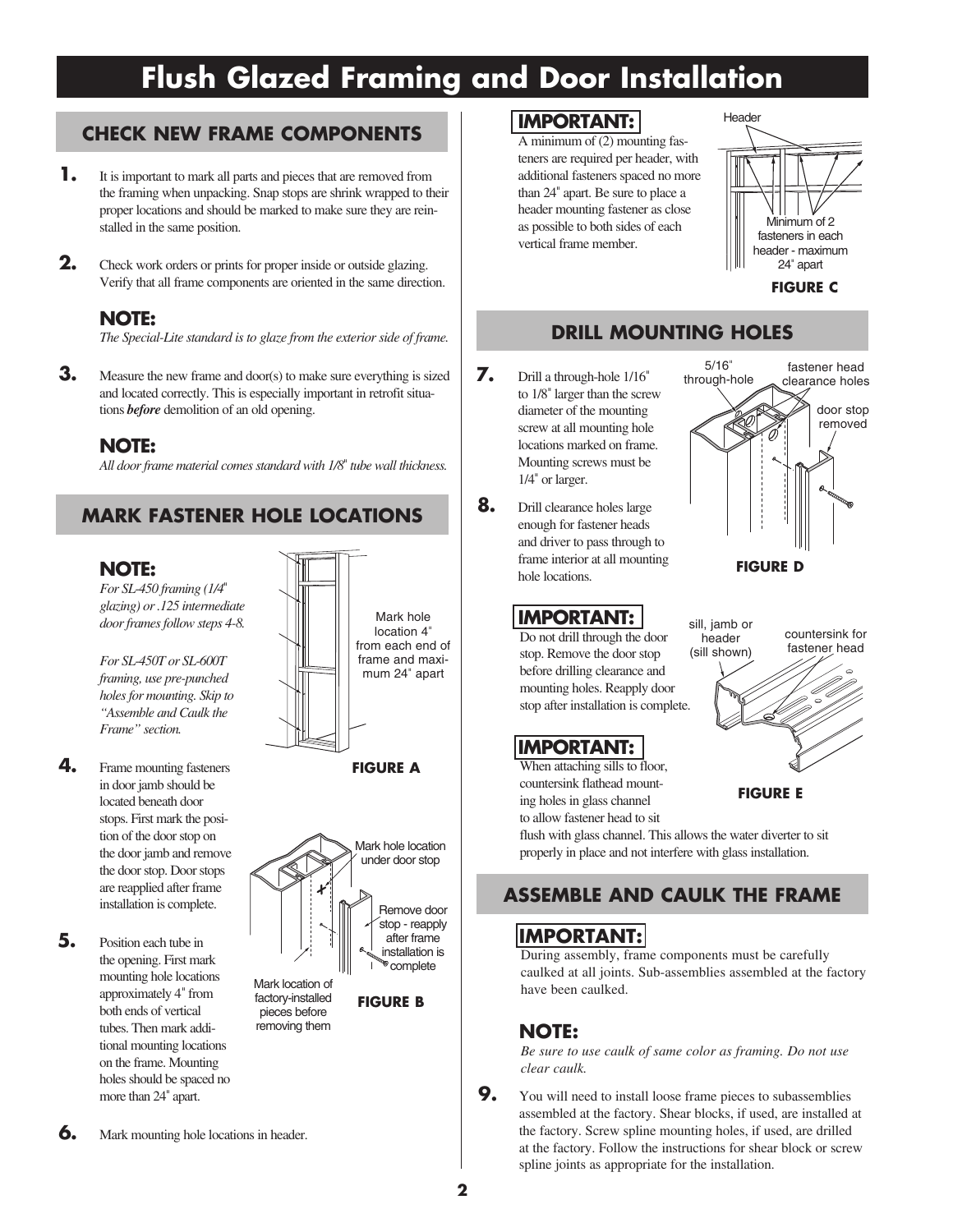### **SHEAR BLOCK JOINTS**

- **10a.** Remove factory-installed screws in shear blocks. Apply caulk around shear blocks so that attaching horizontal frame members will be caulked entirely around mating surfaces.
- 11**a.** Slide horizontal frame members onto the shear blocks and install the shear block screws. Wipe off excess caulk.



### **SCREW SPLINE JOINTS**

**10b.** If assembly of factory cut horizontals and verticals is required, remove factory-installed screw spline screws from the horizontals.



**FIGURE G**

**11b.** Place horizontal frame members into position and insert screw spline screws into splines.

### **SILL FLASHING**

### **NOTE:**

*End dam is used at end of flashing where flashing meets the subframe.*

**12.** Remove protective strip from the double sided tape on end dam.



**14.** Snap a line on the floor for sill flashing location. Apply caulk around interior edge and both ends of the sill flashing/end dam assembly. Firmly press in place.





**FIGURE I**

**15.** From one end, move each sub-assembly into position. At all vertical mullions, push the two mating pieces together until they snap in place.



**FIGURE J**

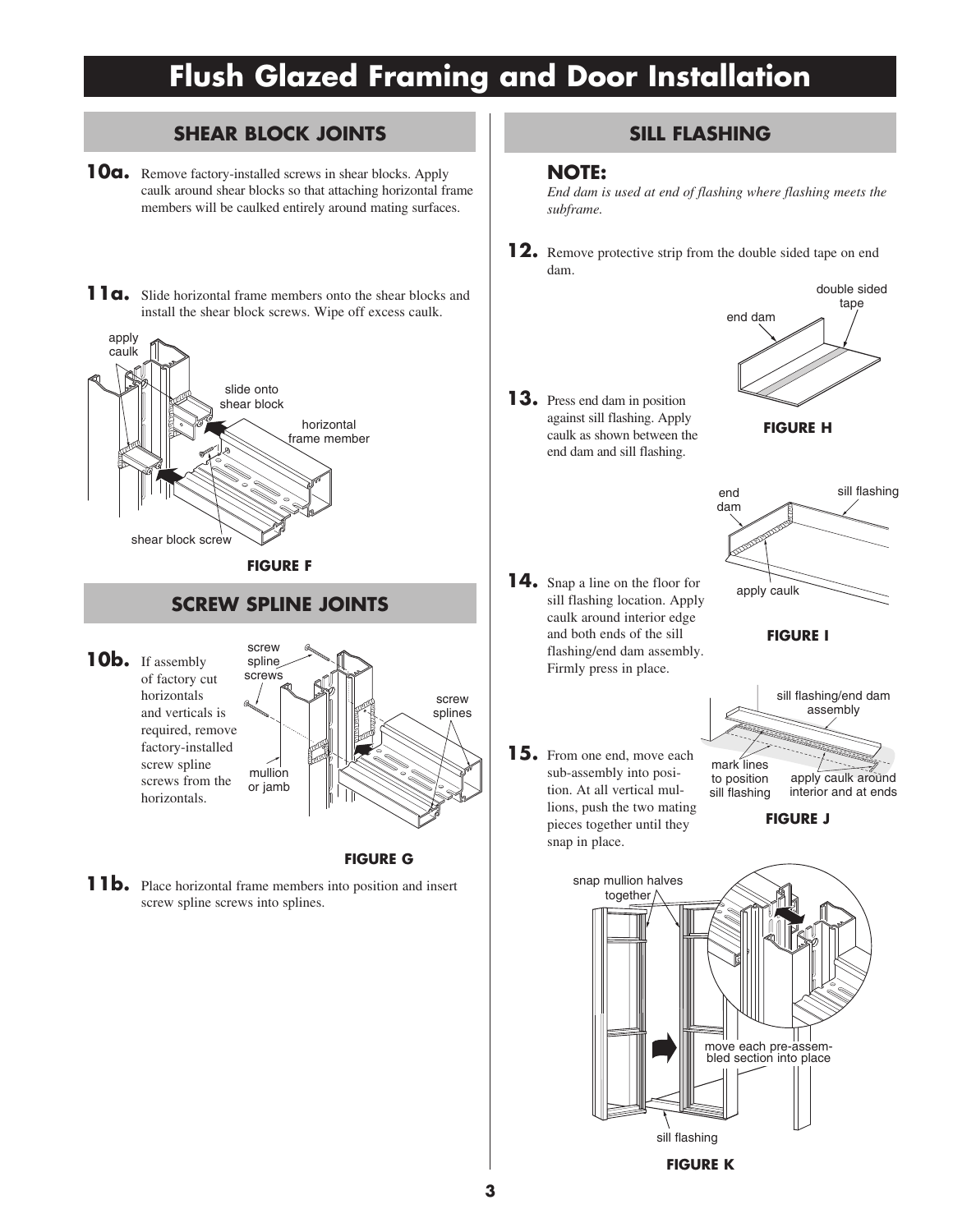### **ADJUST FRAME ASSEMBLY ALIGNMENT**

- **16.** Place the threshold across the door opening (or use some other type of support the same length as the header) to keep the latch jamb and hinge jamb parallel.
- **17.** Use tapered wood or composite shims to shim frame assembly into the opening.
	- **NOTE:** *Shims not provided by Special-Lite.*
- **18.** With a level, make sure the door jambs are plumb and the header is level.
- **19.** Shim frame at top and bottom corners only at this time.

### **IMPORTANT:**

Do not rely upon a visual check or a tape measure for accurate frame alignment. Using a professional-grade level is recommended.



 **IMPORTANT:** Do not install any mounting fasteners at this point. Doors must first be installed to allow proper frame adjustment.

### **HANG THE DOOR(S)**

- **20.** After removing the door from the box, remove the screw pack that is placed under the hinge leaf. After doing so, be sure to open the hinge leaf and replace the screw that was holding the pack in place. If the hinge was not installed at the factory, install the hinge to the door now.
- **21.** Consult hinge manufacturer instructions for proper installation.
- **22.** Hang door(s) in the frame with (3) screws in hinge jamb — one screw at top, middle and bottom.



**FIGURE M**

- **23.** Close door and check for Special-Lite recommended clearances:
	- $1/8$ " at strike jamb on single doors
	- •3/16" at mating stiles
	- $1/8$ " at header. Adjust as needed.

### **NOTE:**

*Pairs of doors are installed in the same manner.*

 *If a meeting brush is used with pairs of doors, be sure to pull the string that holds the meeting brush rigid for shipping.* 

**24.** Check for alignment and make any adjustments to the frame to get the doors to align properly.

**25.** Install remaining hinge screws. Consult hinge manufacturer instructions for proper installation.

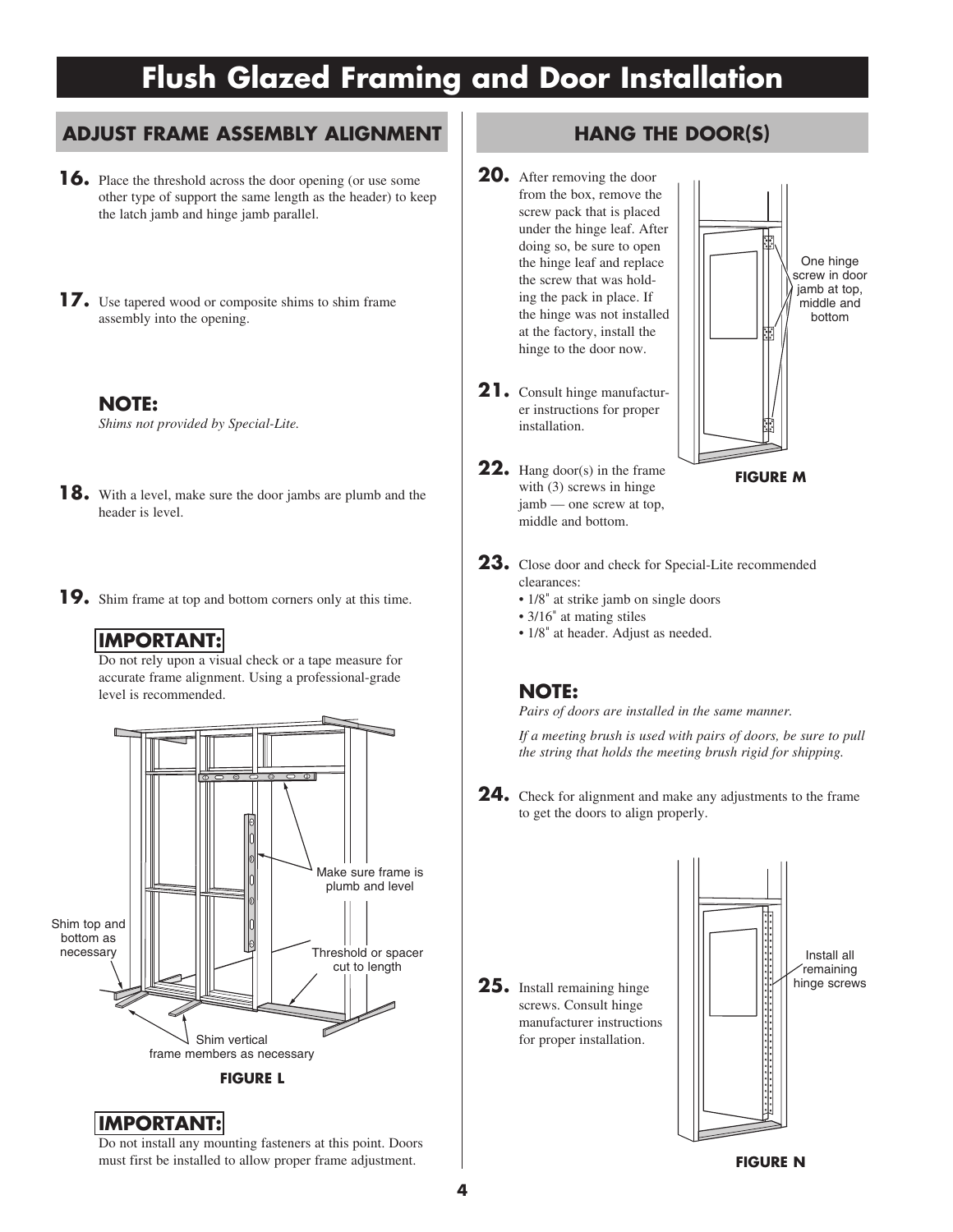

Door jamb

weep gaps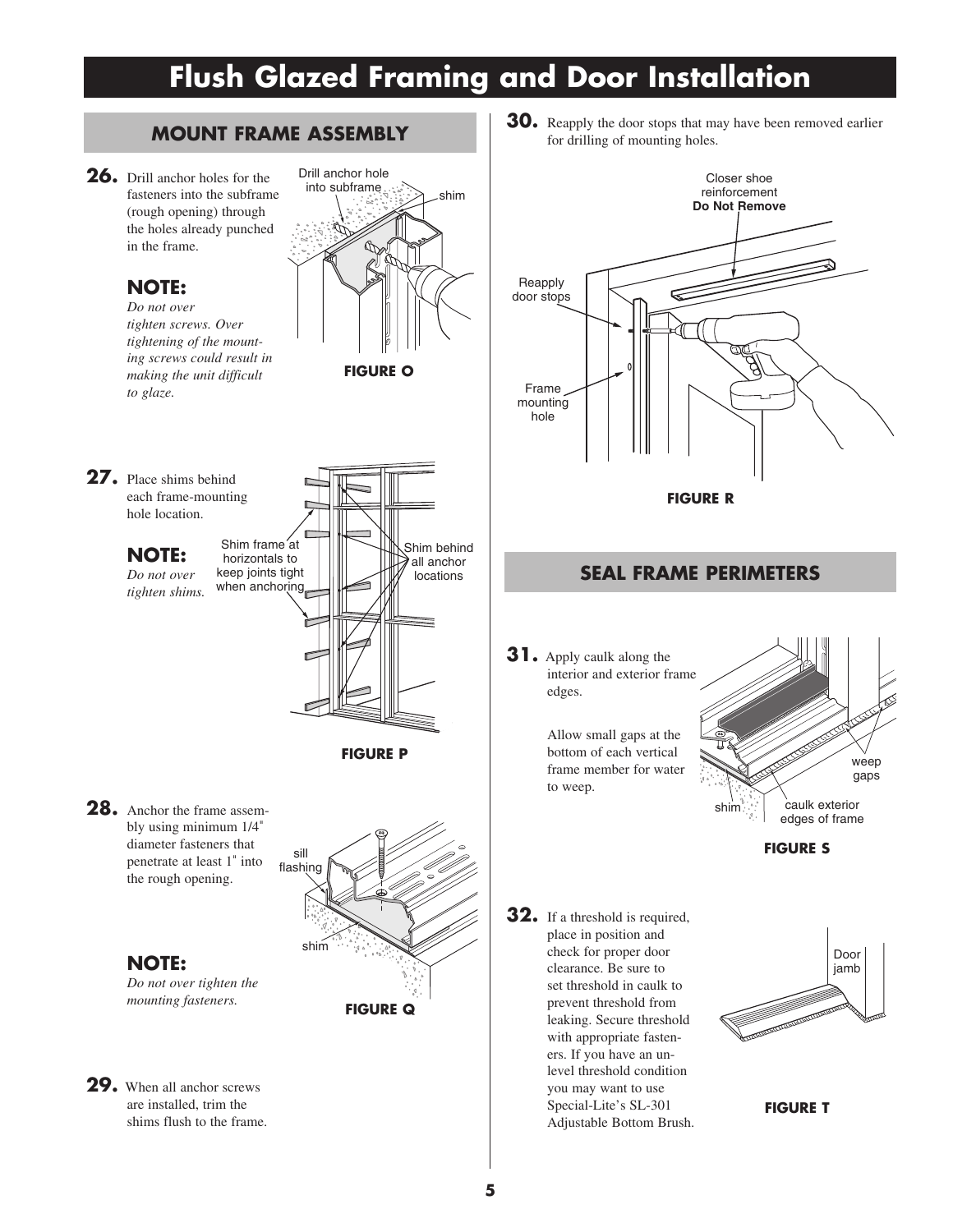# **Flush Glazed Framing & Door Installation/Glass and Panel Installation**

### **HARDWARE INSTALLATION**

**33.** Locate, mark, and install any door hardware that has not already been installed at the factory.

### **IMPORTANT:**

Do not drill closer mounting holes through tie rod in door. Observe cautions on door sticker (see example below).

### **NOTE:**

*Do not use tech screws on top closer fasteners, use standard 1/4-20 x 2" machine screws drilled and tapped.*



*Caution Sticker applied to all flush doors*

**34.** Field adjustments may be necessary. All hardware must be field adjusted after door is hung, for proper function. (Strikes, closers, pivots, mullions, etc.)

### **FRAME GLAZING PROCEDURE**

**35.** On horizontal frame members, apply caulk along each end and the full length of the frame member along the

exterior edge where the water diverter will rest. Also apply caulk at the vertical joint in the glass/ panel channel. Press the water diverter into the caulk and position it for approximately 1/8" gap between the end of the water diverter and the vertical glass/panel channel at each end. (A water diverter is not used on transom door header frame members or sills.)



- **36.** Install glazing gasket in all glass stops on interior side of framing. Compensate for shrinkage by compressing as much gasket as possible into the retaining channel and trim to length.
- **37.** Sort all snap stops for each opening. Each opening will have a removable snap stop at the sill and horizontal intermediate frame members.

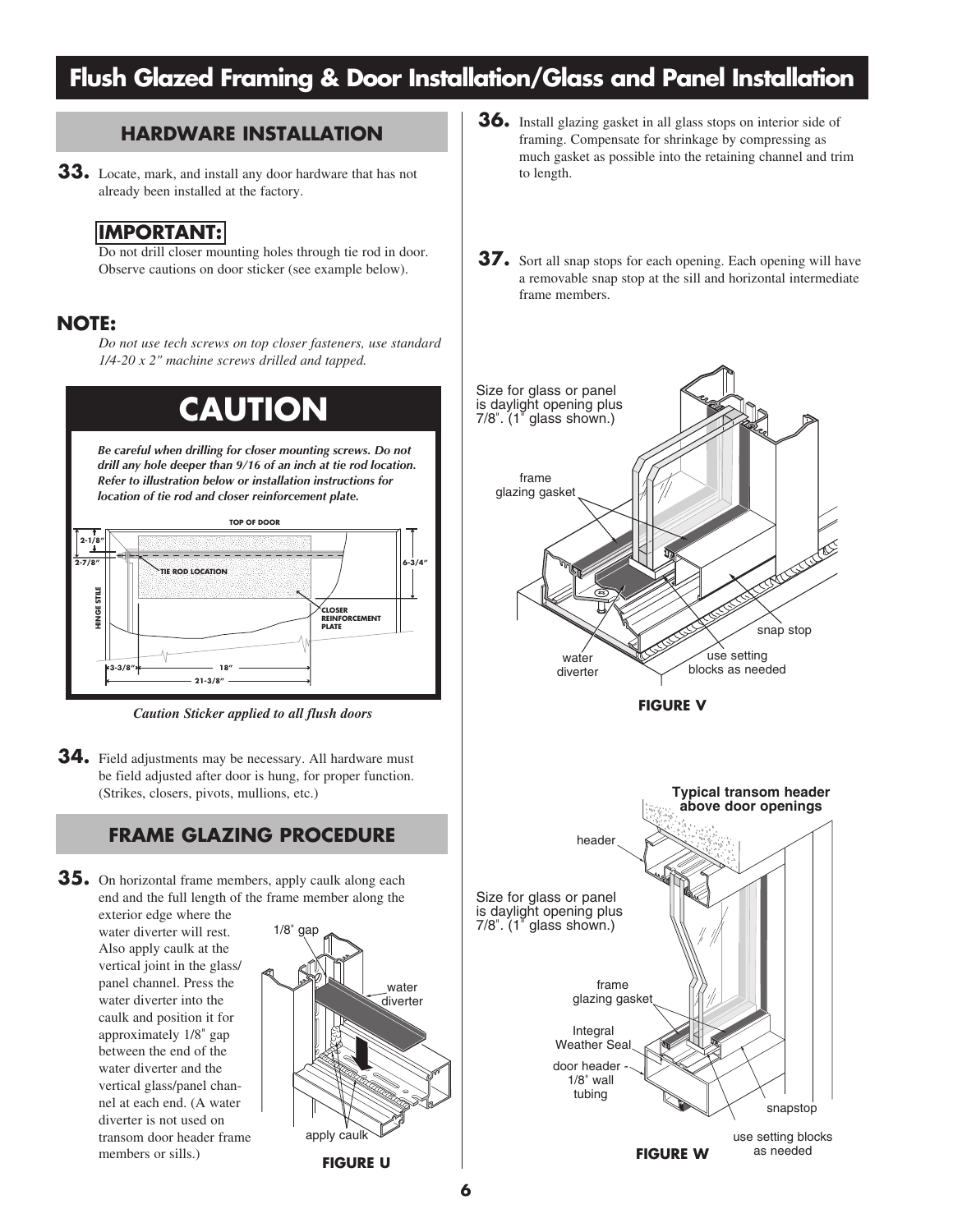# **Glass and Panel Installation**

- **38.** Install setting blocks at quarter points as needed.
- **39.** Properly place glass or panel in position on setting blocks, centered side to side.
- **40.** Install snap stops and remaining glazing gasket material.
- **41.** Install gasket in snap stops. Compensate for shrinkage by compressing as much excess gasket as possible into the retaining channel and trim to length.
- **42.** If Special-Lite class "A" fire-rated skins on architectural panels are used, rated side of the panel is marked with a sticker indicating the interior side ONLY. Any pebble grain finish architectural panel or SL-17 flush door with Class A sheeting must be used on the interior side. If exposed to direct sunlight, Class "A" skin colors may discolor.
- **43.** Remove all exposed production stickers from door(s) and frames. Be sure to leave production stickers to hinge side of door(s) and frames for future reference if needed.

#### **NOTE:**

*For future door reference, do not remove hinge side production sticker.*

### **DOOR GLAZING PROCEDURE**

#### **NOTE:**

*Special-Lite provides panel or glass sizes for most openings. Refer to the illustrations below for specific glazing applications. The glazing procedure is as follows:*

#### **1. Remove the interior glazing kit.**

This may include a glazing gasket, snap stop or kit with fasteners.

#### **2. Apply glazing tape.**

Glazing tape is supplied by Special-Lite. The tape will vary in width according to glazing specifications.

#### **3. Install setting blocks.**

Setting blocks are provided by Special-Lite.

#### **4. Fasten glass in position.**

Set glass into opening and reinstall interior glazing kit, snap stop or glazing bead. Tighten all fasteners.

### **FLUSH DOOR WITH 1/4**" **TO 1**" **GLASS**

Glass size for 1/4" and 1" glass is daylight opening plus 1".



### **NOTE:**

*Field-installed glazing seal should be applied to 3 sides on exterior of kit (not on bottom) and along bottom and 3*" *up sides on interior of kit.*

## **MONUMENTAL DOOR WITH 1/4**" **GLASS**

Glass size for 1/4" glass is daylight opening plus 9/16" (see illustration in next column).